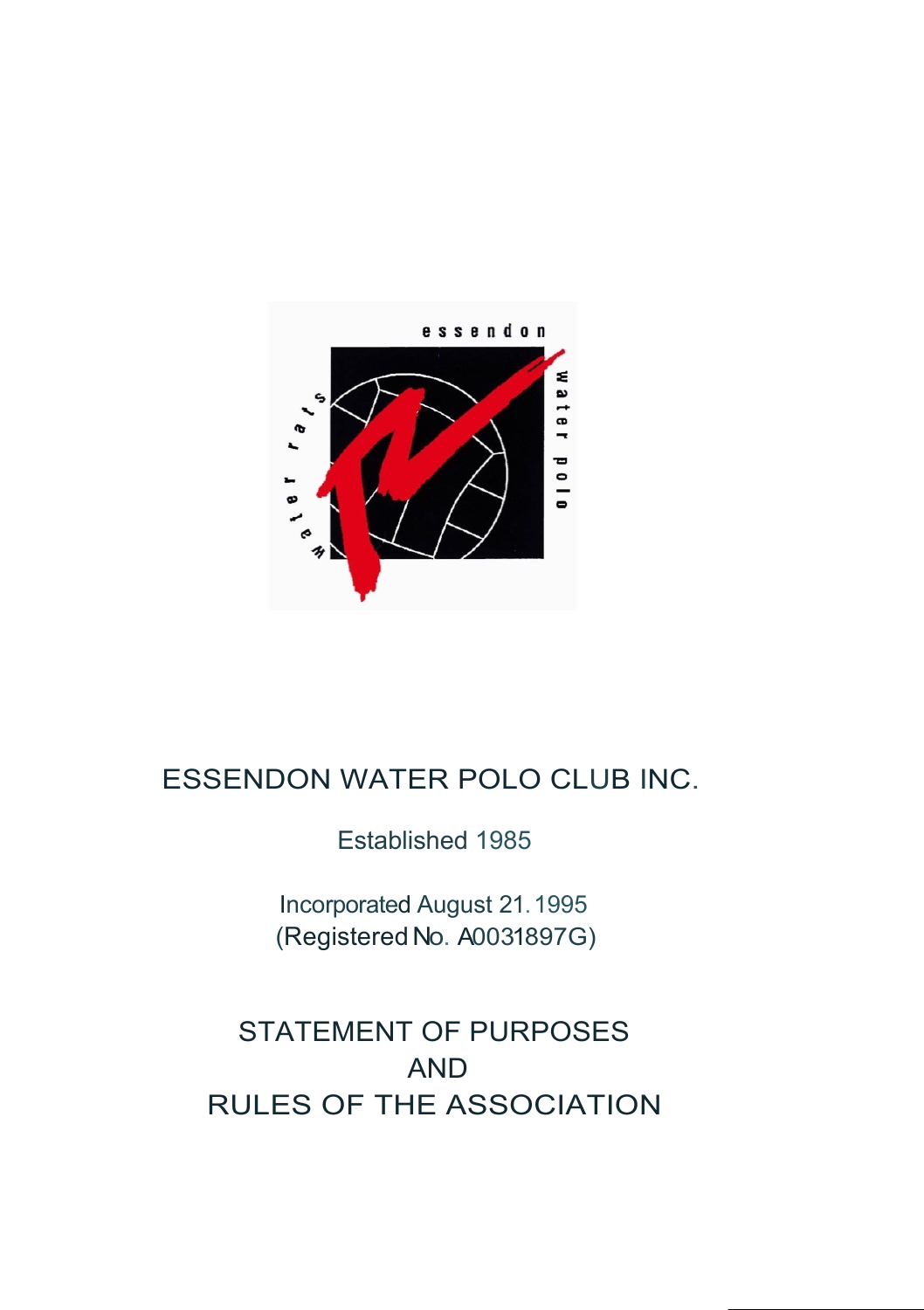## **STATEMENT OF PURPOSES**

The purpose of the Association are:

- 1. To provide the facilities for the encouragement and development of water polo for all grades of players, with particular emphasis on youth participation.
- 2. To affiliate and participate in Associations whose objects and/or purposes are similar to the objects and/or purposes of the Essendon Water Polo Club Inc.
- 3. To affiliate, subject to Victorian Water Polo Inc. acceptance, with the Victorian Water Polo Inc.

Solely for the purpose or furthering the purposes set out above, the Association shall have the power;

- (a) To take over the funds and other assets and the liabilities of the unincorporated Association known as the Essendon Water Polo Club.
- (b) To indemnify any person for any loss or damage incurred as a result of having on behalf of the unincorporated Association become liable to pay any amount by way of damages or otherwise.
- (c) To subscribe to, become a member and cooperate with any other Association, club or organisation, whether incorporated or not, whose objects are altogether or in part similar to those of the Association provided that the Association shall not subscribe to or support with its funds any club , Association or organisation which does not prohibit the distribution of its income and property against its members to an extent at least as great as that imposed on the Association under or by virtue of the Rules.
- (d) To buy, sell and deal in all kinds of articles and commodities for the members of the Association or persons frequenting the Association's normal location of activity.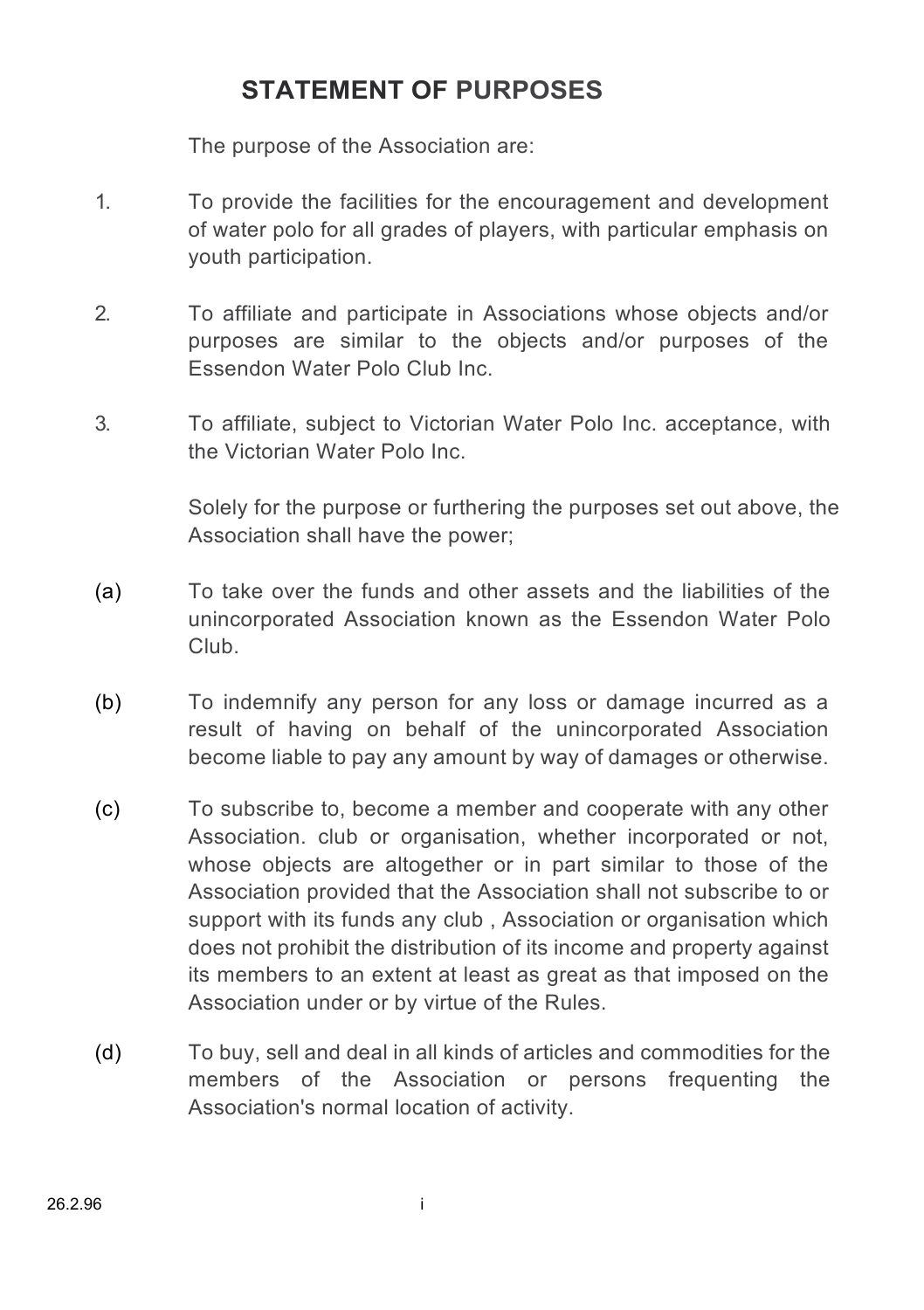- (e) To hire swimming pools, lap swimming lanes and any privileges which may be capable of being conveniently used in connection with, any of the objects of the Association.
- (f) To enter into any arrangement with any Government or Authority that are incidental or conducive to the attainment of the objects of the Association; to obtain from any such Government or Authority any rights, privileges and concessions which the Association may think it desirable to obtain; and to carry out, exercise and comply with such arrangements, rights and privileges and concessions.
- (g) To appoint, employ, remove or suspend such coaches, managers. secretaries and other persons as maybe necessary or convenient for the purposes of the Association
- (h) To construct, Improve, maintain, develop, manage, alter or control any equipment or works which may seem calculated directly or indirectly to advance the Association's interests, and to contribute to or subsidise or otherwise assist and take part in the working management, alteration or control thereof.
- (i) To invest and deal with the money of the Association not immediately required in such manner as may from time to time be thought fit
- (j) To sell, improve, manage, develop, dispose of or otherwise deal with all or any part of the property and rights of the Association.
- (k) To take such steps by personal or written appeals, public meetings or otherwise, as may from time to time be deemed expedient for the purpose of procuring contributions to the funds of the Association, in the shape of donations, annual substructions or otherwise.
- (l) To print and publish any newspapers, periodicals, books or leaflets that the Association may think desirable for the promotion of its object.
- (m) To do all such other things as are incidental or conducive to the attainment of the objects and the exercise of the powers of the Association.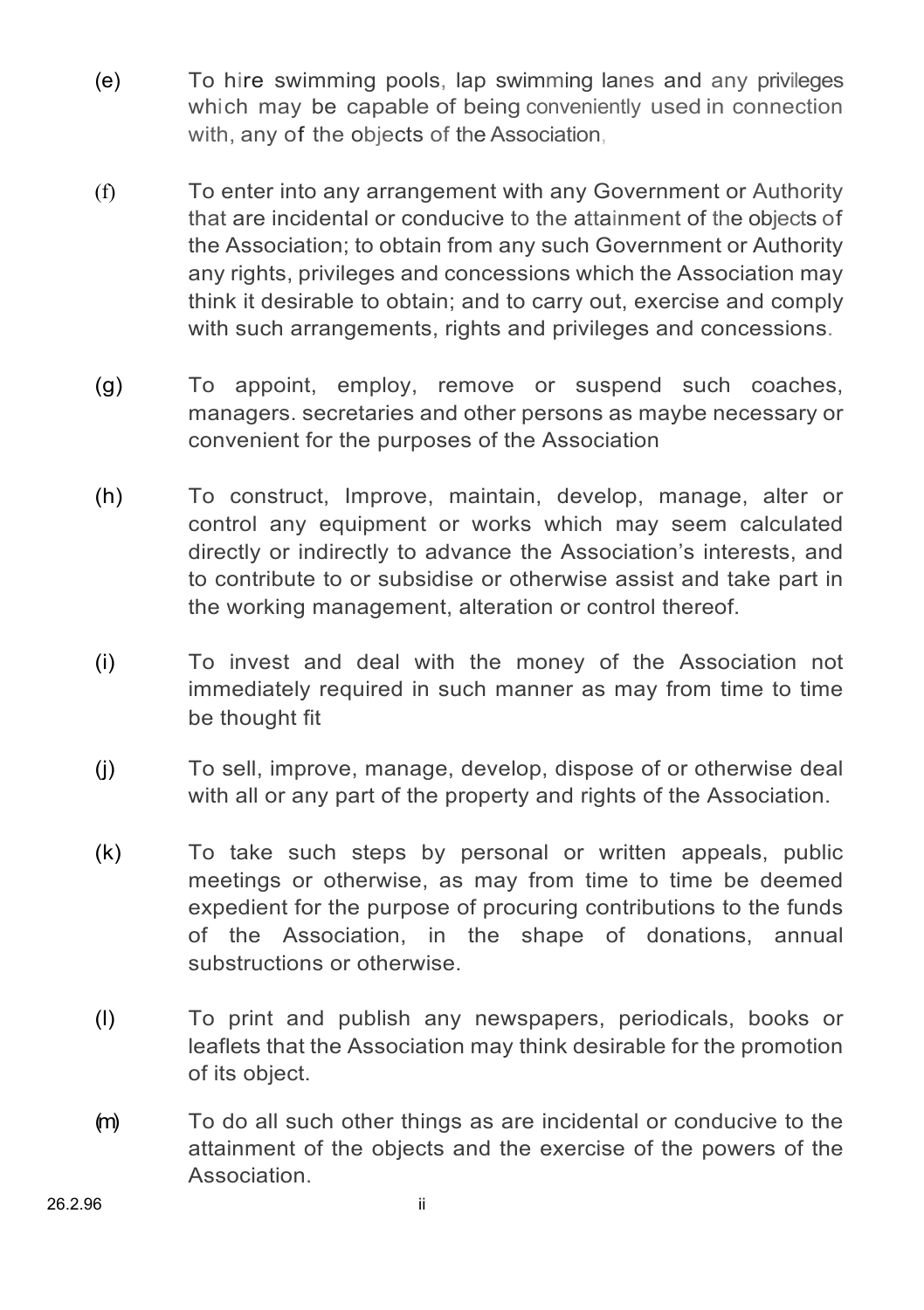#### **RULES OF THE ASSOCIATION**

#### **NAME**

1. The name or the incorporated Association ls Essendon Water Polo Club Inc. (in these Rules called "The Association").

#### **INTERPRETATION**

2. (1) In these Rules, unless the contrary intention appears:-"committee" means the Committee of Management of the Association. "Financial Year means the year endingon 28thFebruary. "General Meeting" means a general meeting of the members convened in accordance with Rule 11. "Member"means a member of the Association "Ordinary member of the Committee" means a member of the Committee who is not an officer of the Association under Rule 21. "The Act'' means the Associations Incorporation Act 1981. "The Regulations" means Regulations under the Act.

(2) In these Rules, a reference to the Secretary of an Association Is a reference: -

> (a) where a person holds office under these Rules as Secretary of the Association - to that person; and

(b) in any other case, to thePublic Officerof theAssociation.

Words or expressions contained in these Rules shall be interpreted in accordance with the Interpretation of Legislation Act 1984 and the Act as in force from time to time.

## **APPLICATION FOR MEMBERSHIP**

- 3.(1 ) A natural person is eligible to be a member of the Association on payment of the annual subscription payable underthese Rules.
- (2) A person who is not a memberof the Association at the timeof the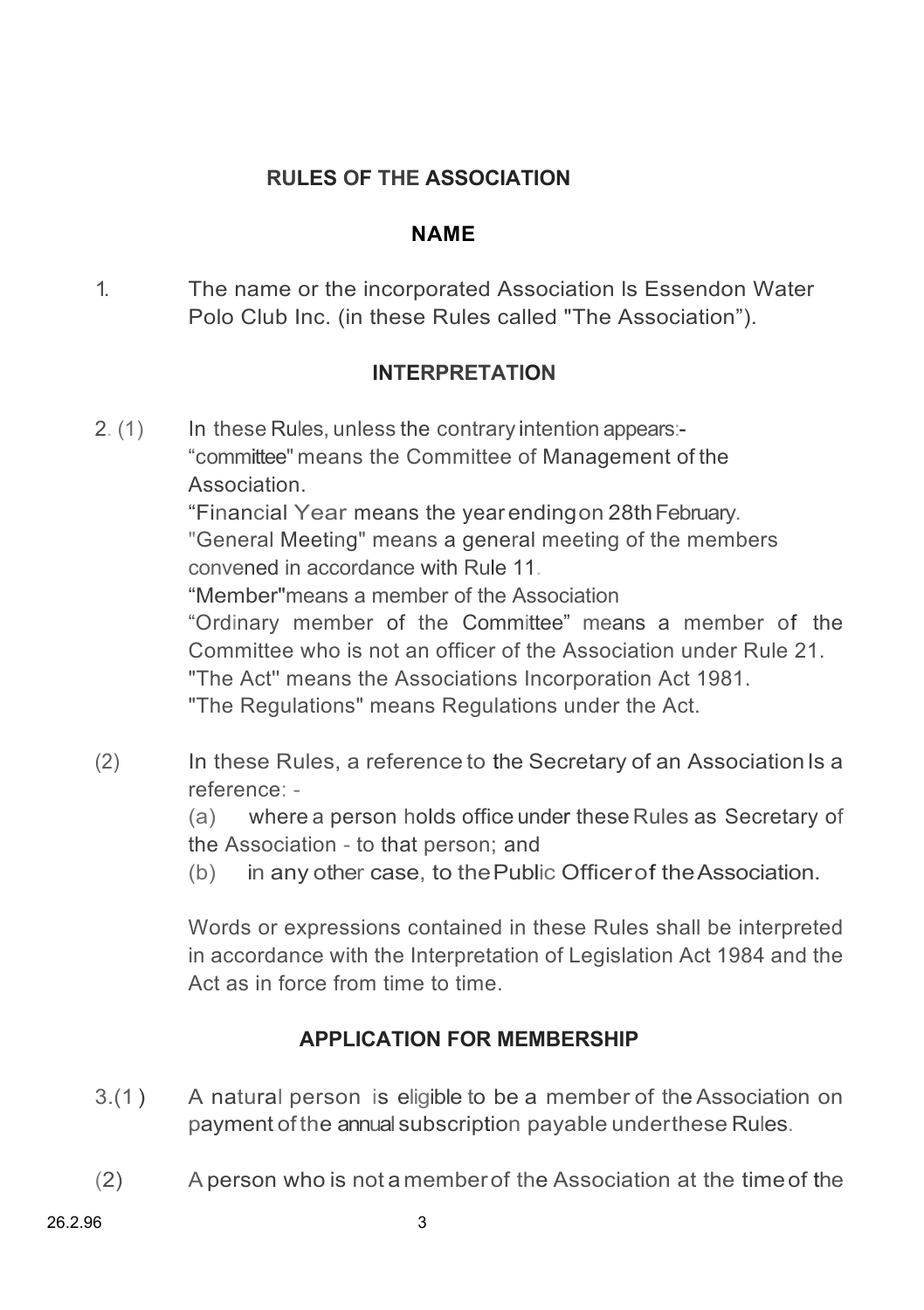incorporation of the Association (or who was a member at that time but has ceased to be a member) shall not be admitted to membership until payment of the annual subscription.

- (3) The Treasurer/Registrar of the Association shall, upon payment of the amounts referred to in sub-clause (1) enter the applicants name in the register of members and, upon the name being so entered, the applicant becomes a member of the Association.
- (4) On attaining membership to the Association, the member is bound by the Rules of the Association for the time being in force.
- (5) A right, privilege or obligation of a person by reason of membership of the Association: - (a) is not capable of being transferred or transmitted to another person; and

(b) terminates upon the cessation of membership whether by death or resignation or otherwise.

## **ANNUAL SUBSCRIPTION**

- 4.(1) The annual subscription shall fall due directly after the annual general meeting in each year and payment be required to be made within 20 days.
- (2) The amount of the subscription for all categories of members shall be fixed at the annual general meeting each year.

## **REGISTER OF MEMBERS**

5. The Treasurer shall keep and maintain a register of members in which shall be entered the full name. address and date of entry of the name of each member and the register shall be available for inspection and copying by members upon request.

## **RESIGNATION AND EXPULSION OF MEMBER**

6.(1) A member of the Association who has paid all monies due and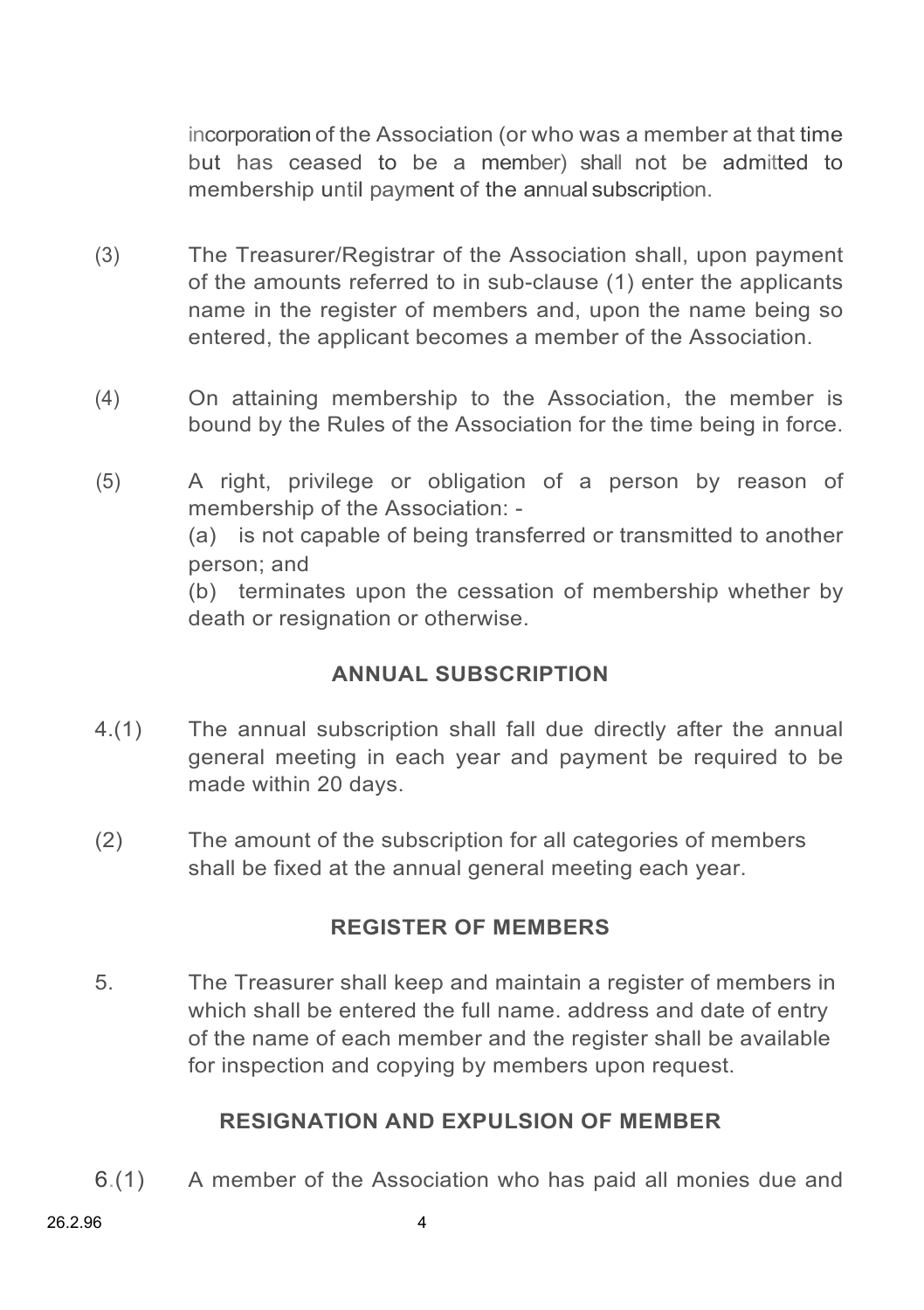payable by the member to the Association may resign from the Association by first giving two week's notice in the case of an ordinary member and one month's notice in the case of a Committee member in writing to the Secretary of his or her intention to resign and upon the expiration of that period of notice, the member ceases to be a member.

- (2) Upon the expiration of a notice given under sub-clause (1), the Treasurer shall make in the register of members and entry recording the date on which the member by whom the notice was given, ceased to be a member.
- 7.(1) Subject to these Rules, the Committee may by resolution : (a) expel a member from the Association; (b) suspend a member from membership of the Association for a specified period; (c) fine a member an amount not exceeding \$20

-if the Committee is of the opinion that the member-

- (i) as refused or neglected to comply with these Rules; or
- (ii) has been guilty of conduct unbecoming a member or prejudicial to the interests of the Association.

#### (2) A resolution of the Committee under sub-clause  $(1)$  : -

- (a) does not take affect unless the Committee, at a meeting held not earlier than 14 and not later than 28 days after the service on the member of a notice under sub-clause (3) confirms the resolution in accordance with this clause; and
- (b) where the member exercises a right of appeal to the Association under this clause , does not take effect unless the Association confirms the resolution in accordance with this clause.
- (3) If the Committee passes a resolution under sub-clause (1 ), the Secretary shall, as soon as practicable, cause to be served on the member a notice in writing: -
	- (a) setting out the resolution of the Committee and the grounds on which it is based;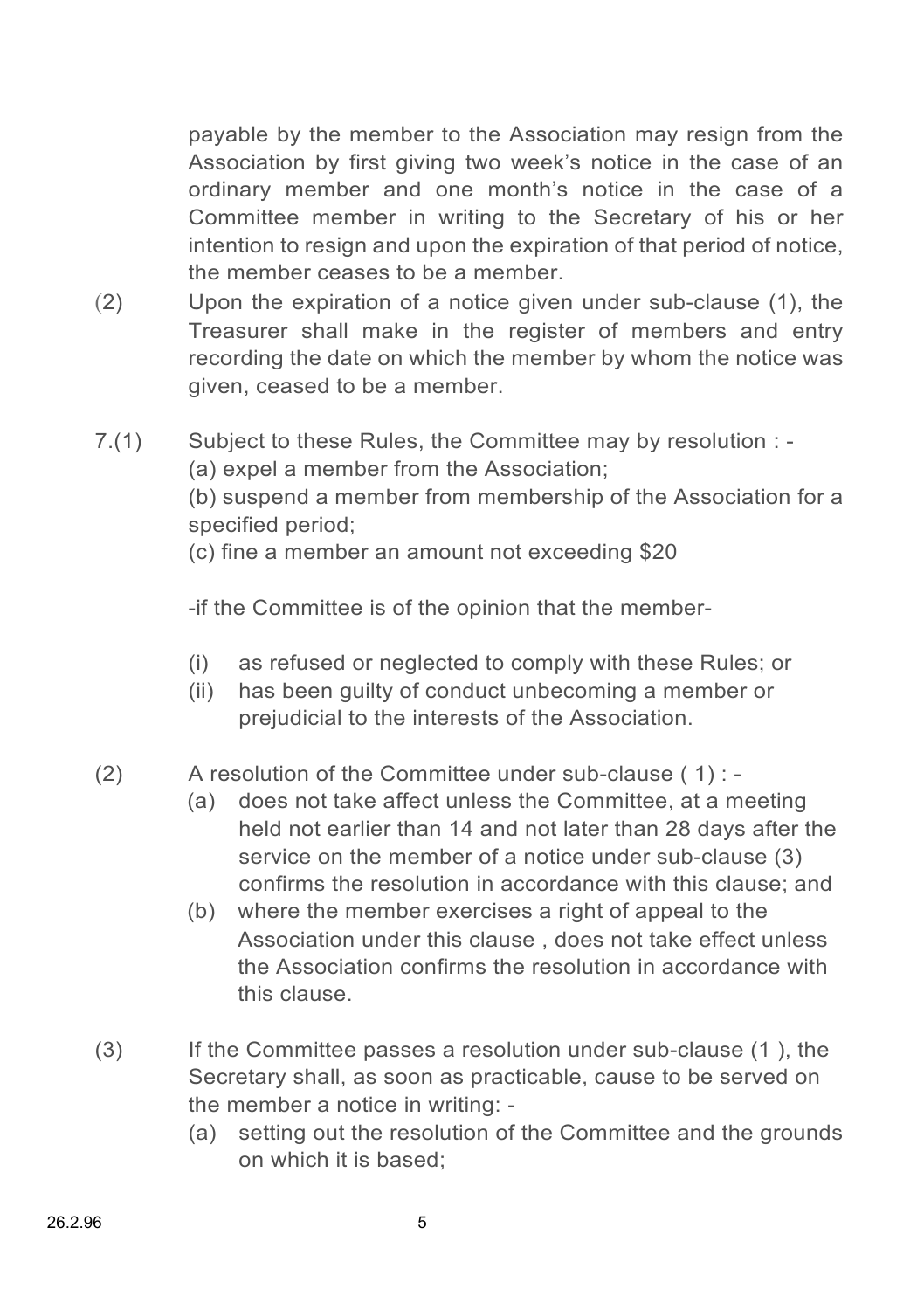- (b) stating that the member may address the Committee at a meeting to be held not earlier than 14 and not less than 28 days after service of the notice ;
- (c) stating the date, place and time of that meeting
- (d) informing the member that he or she may do one or more of the following -
	- (i) Attend that meeting;
	- (ii) Give to the Committee before the date of that meeting a written statement seeking the revocation of the resolution; and
	- (ii) Not later than 24 hours before the date of the meeting lodge with the Secretary a notice to the effect that he or she wishes to appeal to the Association in general meeting against the Resolution.
- (4) At a meeting of the Committee held in accordance with subclause (2), the Committee: -
	- (a) shall give to tine member an opportunity to be heard;
	- (b) shall give due consideration to any written statement submitted by the member, and
	- (c) shall by resolution determine whether to confirm or to revoke the resolution.
- (5) If the Secretary receives a notice under sub-clause (3), he or she shall notify the Committee and the Committee shall convene a general meeting of the Association to be held within twenty-one days after the date on which the Secretary received the notice.
- (6) At a general meeting of the Association convened under subclause (5): -
	- (a) no business other than the quest ion of the appeal shall be transacted;
	- (b) the Committee may place before the meeting details of the grounds for the resolution and the reasons for the passing of the resolution;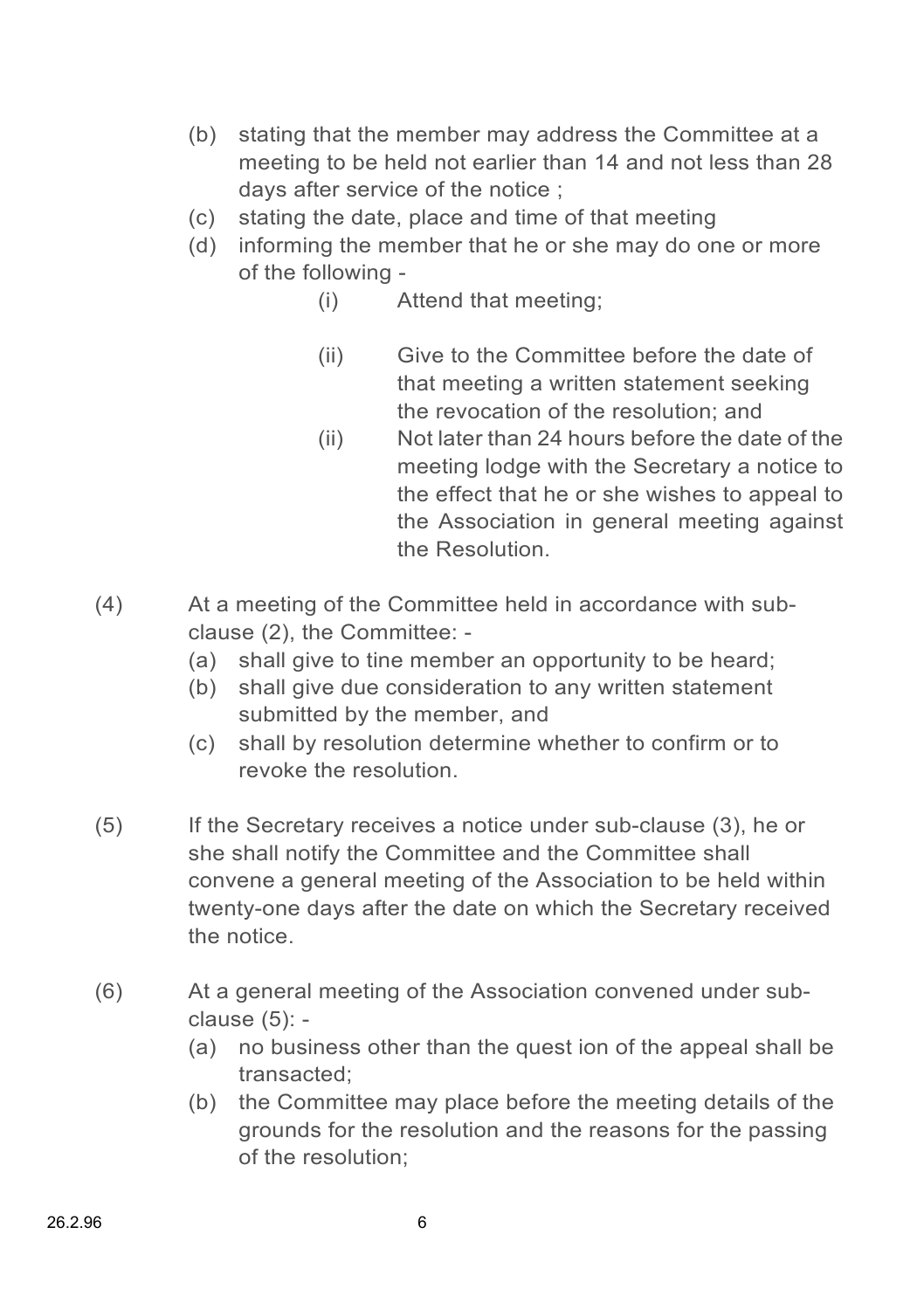- (c) the member shall be given the opportunity to be heard; and the members present shall vote by secret ballot on the question whether the resolution should be confirmed or revoked.
- (7) If at the general meeting:
	- (a) two-thirds of the members vote in person or by proxy in favour of the confirmation of the resolution , the resolution is confirmed; and
	- (b) in any other case, the resolution is revoked.

## **ANNUAL GENERAL MEETING**

- 8.(1) The Association shall in each calendar year convene an annual general meeting of its members within three months of the close of the financial year.
- (2) The annual general meeting shall be held on such day as the Committee determines.
- (3) The annual general meeting shall be specified as such in the notice convening it.
- (4) The ordinary business of the annual general meeting shall be:
	- (a) to confirm the minutes of the last preceding annual general meeting and of any general meeting held since that meeting;
	- (b) to receive from the Committee reports upon the transactions of the Association during the last preceding financial year.
	- (c) to elect officers of the Association and the ordinary members of the Committee; and
	- (d) to receive and consider the statement submitted by the Association in accordance with section 30(3) of the Act.
- (5) The annual general meeting may transact special business of which notice is given in accordance with these Rules.
- (6) The annual general meeting shall be in addition to any other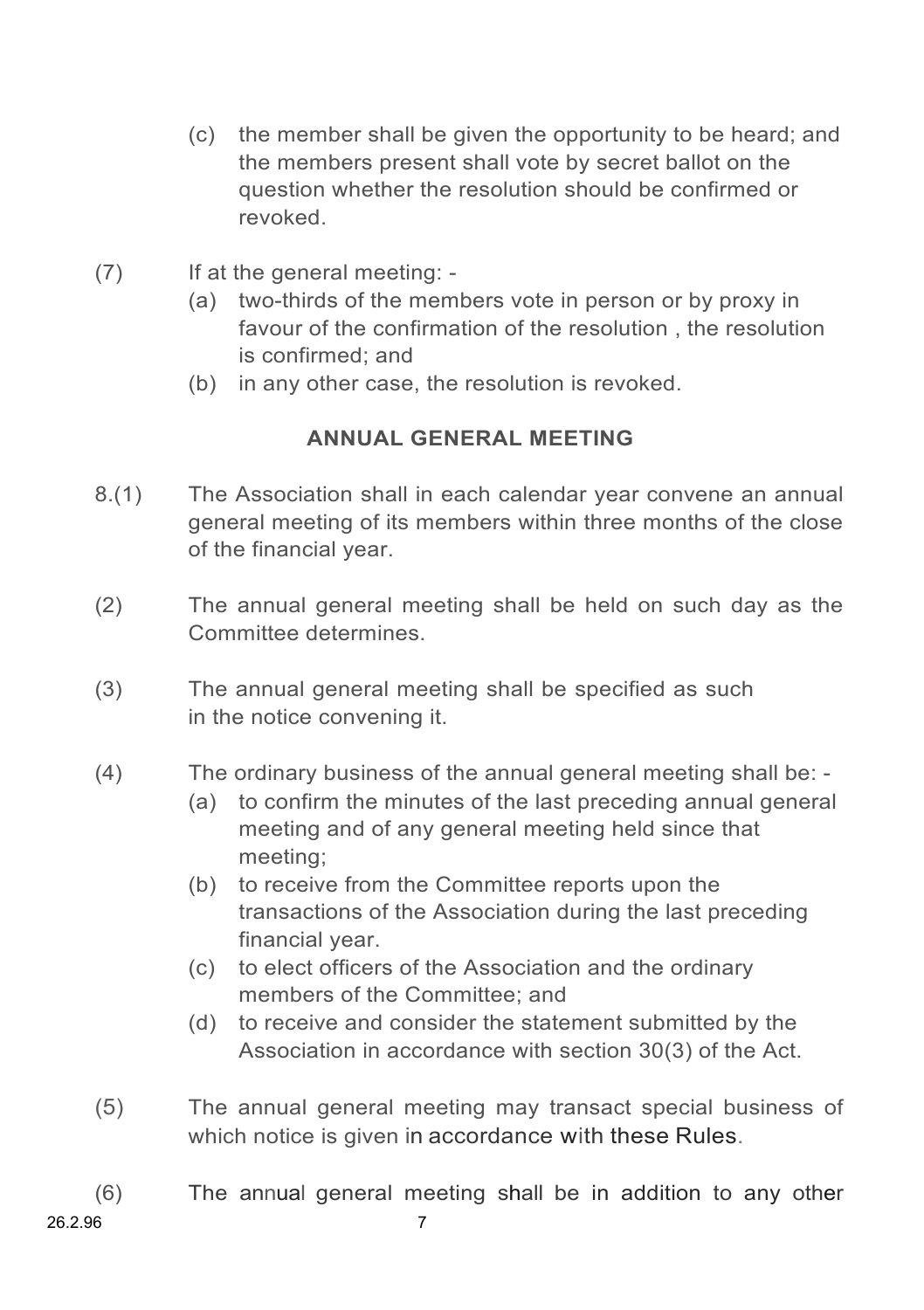general meetings that may be held in the same year.

## **SPECIAL GENERAL MEETING**

- 9. All general meetings other than the annual general meeting shall be special general meetings.
- 10.(1) The Committee may, whenever it thinks fit, convene a special general meeting of the Association and, where, but for this subclause, more than fifteen months would elapse between annual general meetings, shall convene a special general meeting before the expiration of that period.
- (2) The Committee shall, on the requisition in writing of members representing not less than five per cent of the total number of members, convene a special general meeting of the Association.
- (3) The requisition for a special general meeting shall state the objects of the meeting and shall be signed by the members making the requisition and be sent to the address of the Secretary, and may consist of several documents in **a** like form, each signed by one or more of the members making the requisition.
- (4) If the Committee does not cause a special general meeting to be held within the month after the date on which the requisition is sent to the address of the Secretary, the members making the requisition, or any of them, may convene a special general meeting to be held not later than three months after that date.
- (5) A special general meeting convened by members in pursuance of these Rules shall be convened in the same manner as nearly as possible as that in which those meetings are convened by the Committee and all reasonable expenses incurred in convening the meeting shall be refunded by the Association to the persons incurring the expenses.

## **NOTICE OF MEETING**

11.(1) TheSecretary of the Association shall, at least14 days before the date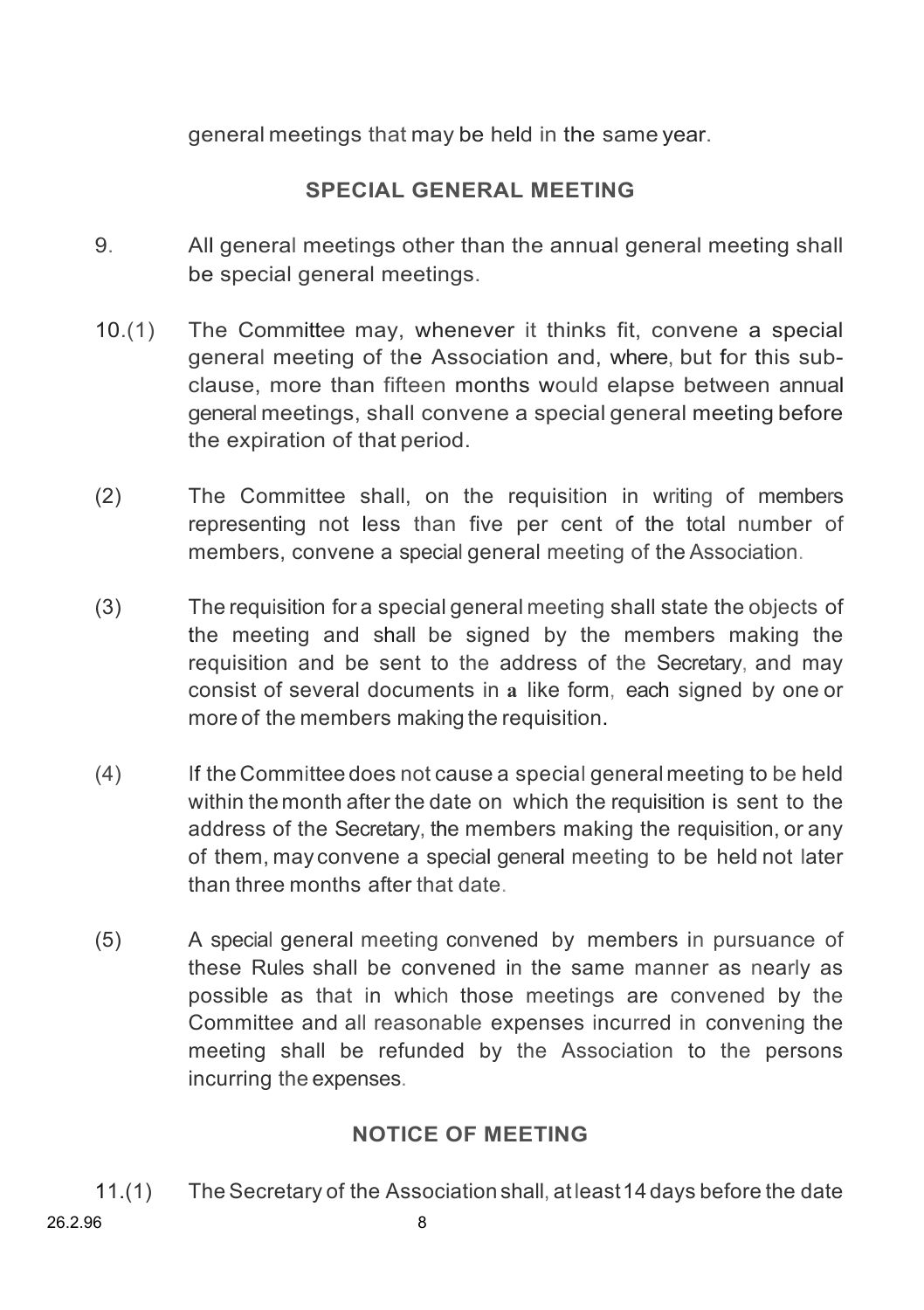fixed for holding a general meeting of the Association, cause to be sent to each member of the Association at the address appearing in the register of members, a notice by pre-paid post stating the place, date and time of the meeting and the nature of the business to be transacted at the meeting.

- (2) No business other than that set out in the notice convening the meeting shall be transacted at the meeting.
- (3) A member desiring to bring any business before a meeting may give notice of that business in writing to the Secretary, who shall include that business in the notice calling the next general meeting after the receipt of the notice.

#### **PROCEEDINGS AT MEETING**

- 12.(1) All business that is transacted at a special general meeting and all business that is transacted at the annual general meeting with the exception of that specially referred to in these Rules as being the ordinary business of the annual general meeting shall be deemed to be special business.
- (2) No item of business shall be transacted at a general meeting unless a quorum of members entitled under these Rules to vote is present during the time when the meeting is considering that item.
- (3) Five members personally present (being members entitled under these Rules to vote at a general meeting) constitute a quorum for the transaction of the business of a general meeting.
- (4) If within half an hour after the appointed time for the commencement of a general meeting, a quorum is not present, the meeting if convened upon the requisition of members shall be dissolved and in any other case shall stand adjourned to the same day in the next week at the same time and (unless another place is specified by the Chairperson at the time of the adjournment or by written notice to members given before the day to which the meeting is adjourned) at the same place and if at the adjourned meeting the quorum is not present within half an hour after the time appointed for the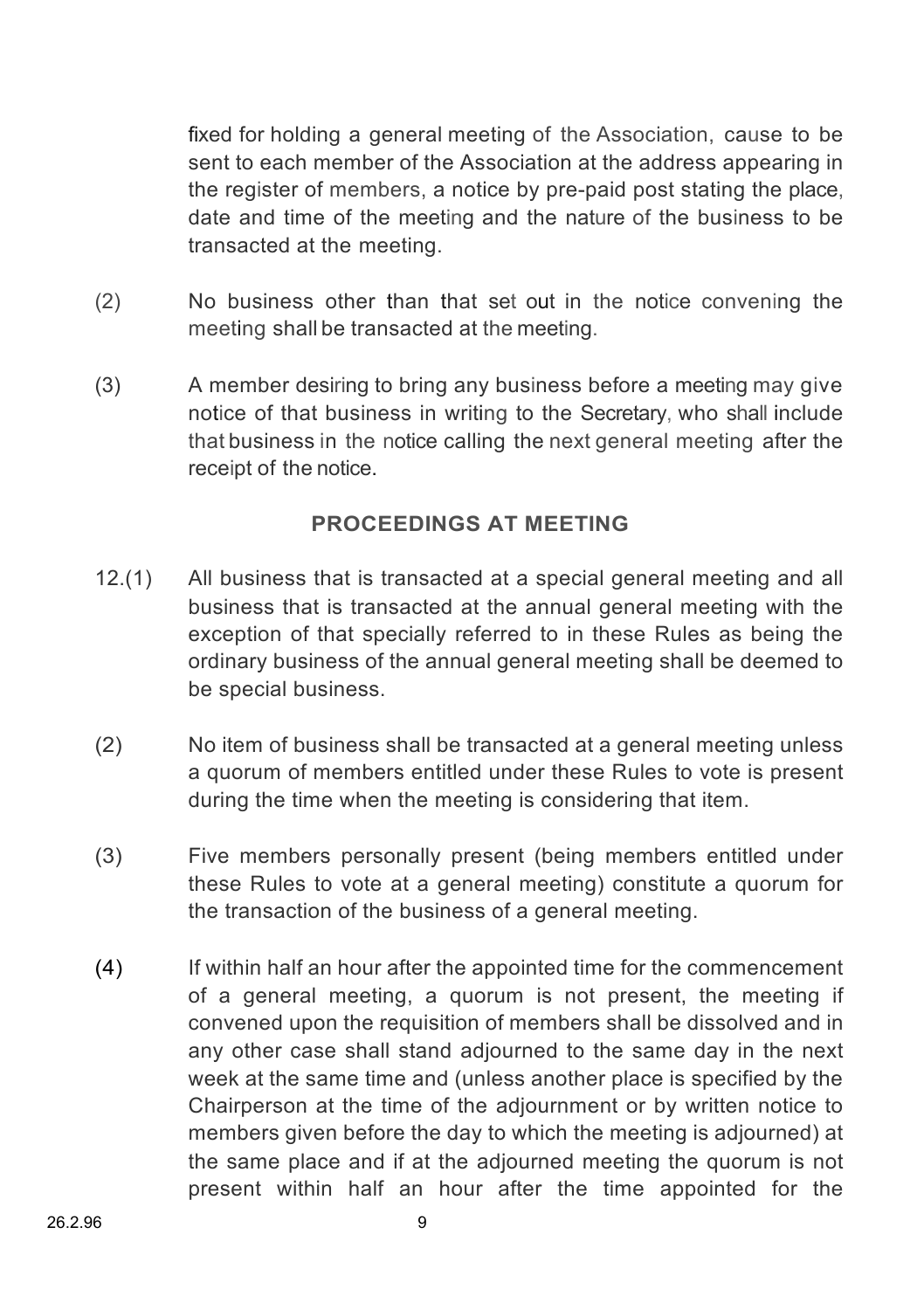commencement of the meeting, the members present( being not less than three) shall be a quorum.

- 13.(1) The President, or in the President's absence, the Vice President, shall preside as Chairperson at each general meeting of the Association.
- (2) If the President and the Vice-President are absent from a general meeting, the members present shall elect one of their number to preside as Chairperson at the meeting.
- 14 (1) The Chairperson of a general meeting at which a quorum is present may, with the consent of the meeting, adjourn the meeting from time to time and place to place. but no business shall be transacted at an adjourned meeting other than the business left unfinished at the meeting at which the adjournment took place.
- (2) Where a meeting is adjourned for fourteen days or more, a like notice of the adjourned meeting shall be given as in the case of the general meeting.
- (3) Except as provided in sub-Clause (1) and (2), it is not necessary to give notice of an adjournment or of the business to be transacted at an adjourned meeting.
- 15. A question arising at a general meeting of the Association shall be determined on a show of hands and unless, before or on the declaration of the show of hands a poll is demanded, a declaration by the Chairperson that a resolution has, on a show of hands, been carried or carried unanimously or carried by a particular majority, or lost and an entry to that effect in the Minute Book of the Association is evidence of the fact without proof of the number or proportion of the votes recorded in favour of, or against, that resolution.
- 16.(1) Upon a question arising at a general meeting of the Association, a member has one vote only.
- (2) All votes shall be given personally or by proxy.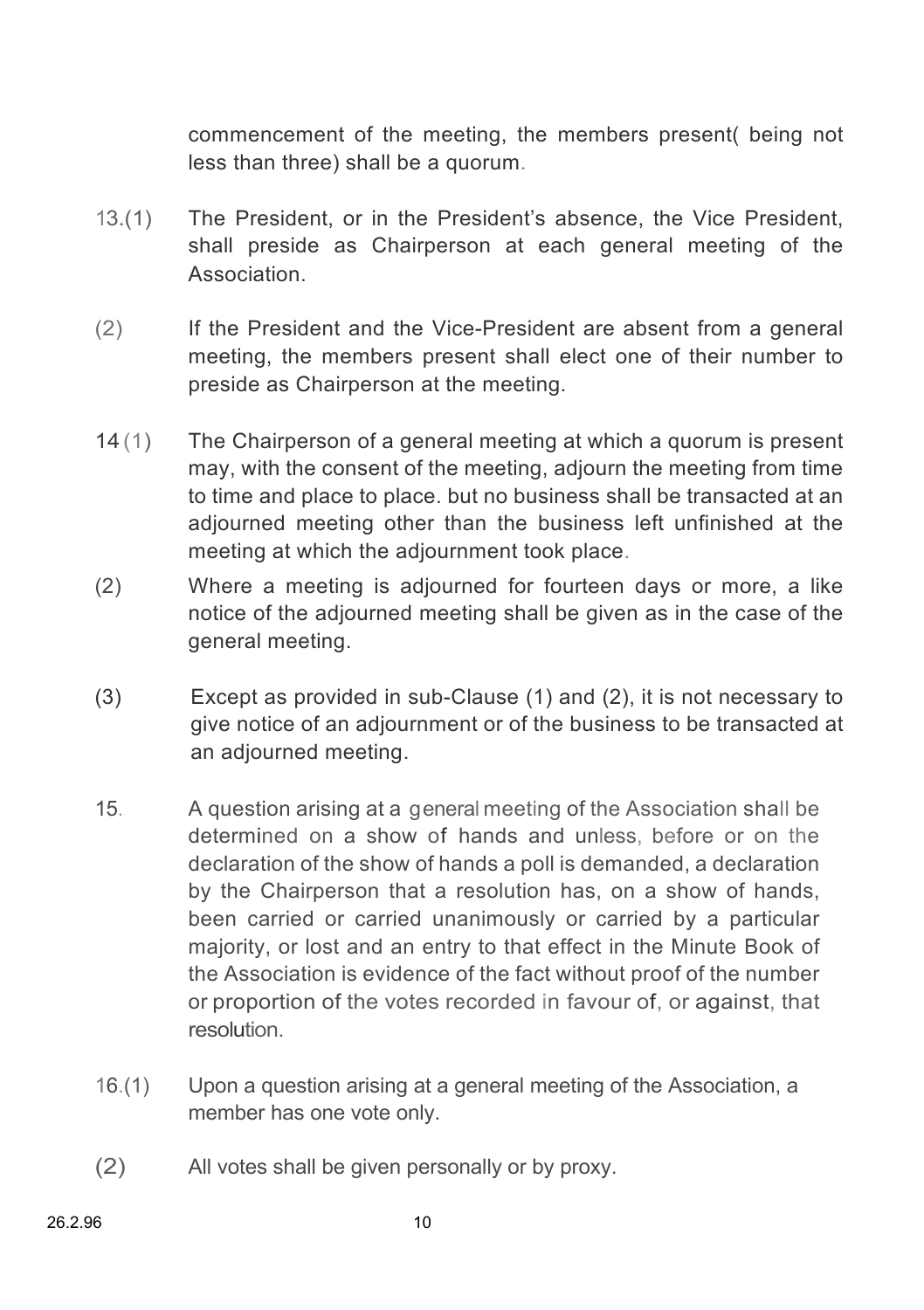- (3) In the case of an equality of voting on a question, the Chairperson of the meeting is entitled to exercise a second or casting vote.
- 17.(1) If at a meeting a poll on any question is demanded by not less than three members, it shall be taken at that meeting in such a manner as the Chairperson may direct and the resolutionof the poll shallbe deemed to be a resolution of the meeting on that question.
- (2) A poll that is demanded on the electron of a Chairperson or on a question of an adjournment shall be taken forthwith and a poll that is demanded on any question shall be taken at such time before the close of the meeting as the Chairperson may direct.
- 18. A member is not entitled to vote any general meeting unless all monies due and payable by the member to the Association have been paid, other than the amount of the annual subscription payable in respect of the current financial year.
- 19(1) Each member is entitled to appoint another member as a proxy by notice given to the Secretary no later than 24hours before the time of the meeting in respect of which the proxy is appointed.
- (2) The notice appointing the proxy shall be in the form or to the effect set out in Appendix 1.

## **COMMITTEE OF MANAGEMENT**

- 20.(1) The affairs or the Association shall be managed by the Committee of Management constituted as provided in Rule 21.
- (2) The Committee:
	- (a) shall control and manage the business and affairs of the Association
	- (b) may, subject to these Rules , the Regulations and the Act, exercise all such powers and functions as may be exercised by the Association other than those powers and functionsthat are required by these Rules to be exercised by general meetings of the members of the Association; and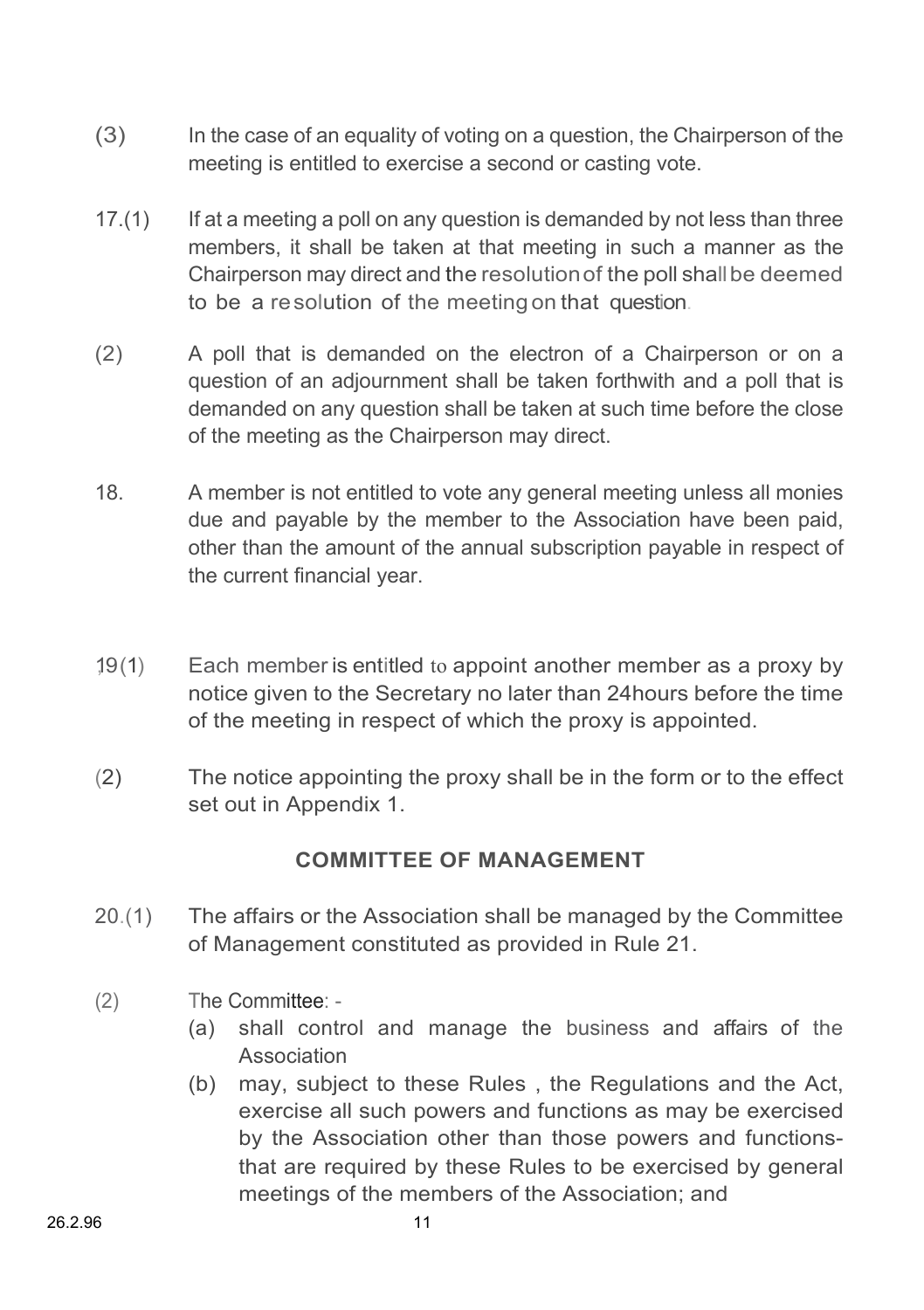- (c) subject to these Rules, the Regulations and the Act, has power to perform all such acts and things as appear to the Committee to be essential to the proper management of the business and the affairs of the Association.
- 21.(1) The officers of the Association shall be-:•
	- (a) a President;
	- (b) Vice-President;
	- (c) Treasurer; and
	- (d) Secretary.
- (2) The provisions of Rule 23 so far as they are applicable and with the necessary modifications, apply to and in relation to the election of persons to any of the offices mentioned in sub-clause (1).
- (3) Each officer or the Association shall hold office until the annual general meeting next after the date of his or her election but is eligible for re-election.
- (4) In the event of a casual vacancy in any office referred to in subclause (1), the Committee may appoint one of its members to the vacant office and the m ember so appointed may continue in office up to and including the con n of the conclusion of the annual general meeting next following the date of the appointment.
- (5) Each officer shall have attained the age of eighteen years at the date of the annual general meeting.
- 22.(1) Subject to Section 23 of the Act, the Committee shall consist of:
	- (a) the officers of the Association; and
	- (b) ten ordinary members-

-

each of whom shall be elected at the annual general meeting of the Association in each year and consisting of no fewer than 5 playing members.

(2) Each ordinary member of the Committee shall, subject to these Rules, hold office until the annual general meeting next after the date of election but is eligible for re-election.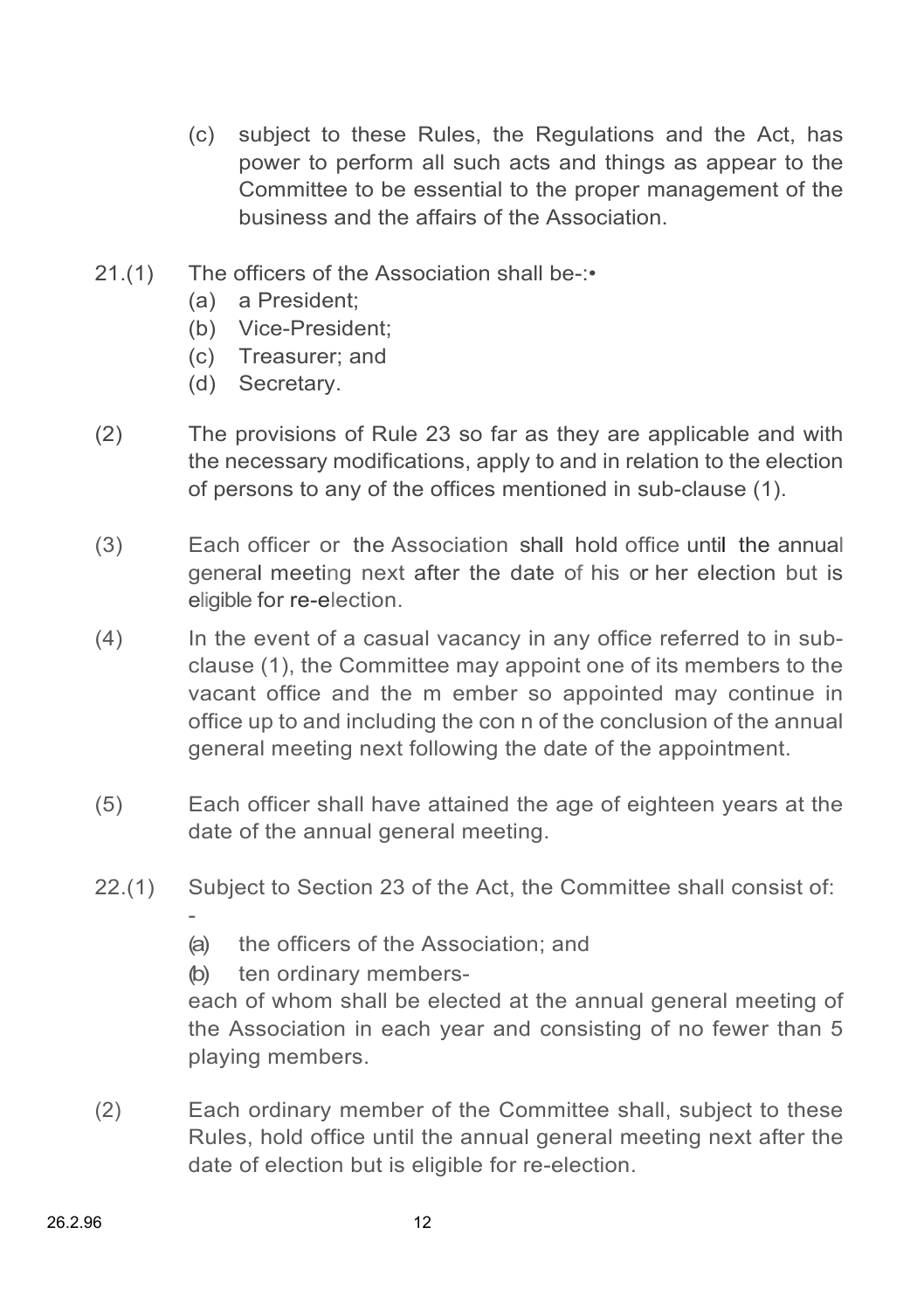(3) In the event of a casual vacancy occurring in the office of an ordinary member of the Committee, the Committee may appoint a member of the Association to fill the vacancy and the member so appointed shall hold office. subject to these Rules, until the conclusion of the annual general meeting next following the date of the appointment.

## **ELECTION OF COMMITTEE**

- 23.(1) Nomination of candidates for election as. officers of the Association or as ordinary members of the Committee: -
	- (a) shall be made in writing, signed by two members of the Association and accompanied by the written consent of the candidate (which may be endorsed on the form of nomination): and
	- (b) shall be delivered to the Secretary of the Association not less than seven days before the date fixed for the holding of the annual general meeting.
- (2) If insufficient nominations are received to fill all the vacancies on the Committee, the candidates nominated shall be deemed to be erected and further nominations shall be received at the annual general meeting.
- (3) If the number of nominations received is equal to the number of vacancies to be filled, the persons nominated shall be deemed to be elected.
- (4) If the number of nominations exceeds the number of vacancies to be filled, a ballot shall be held.
- (5) The ballot for the election of officers and ordinary members of the Committee shall be conducted at the annual general meeting In such and proper manner as the Committee may direct
- (6) A nomination of a candidate for election under this clause is not valid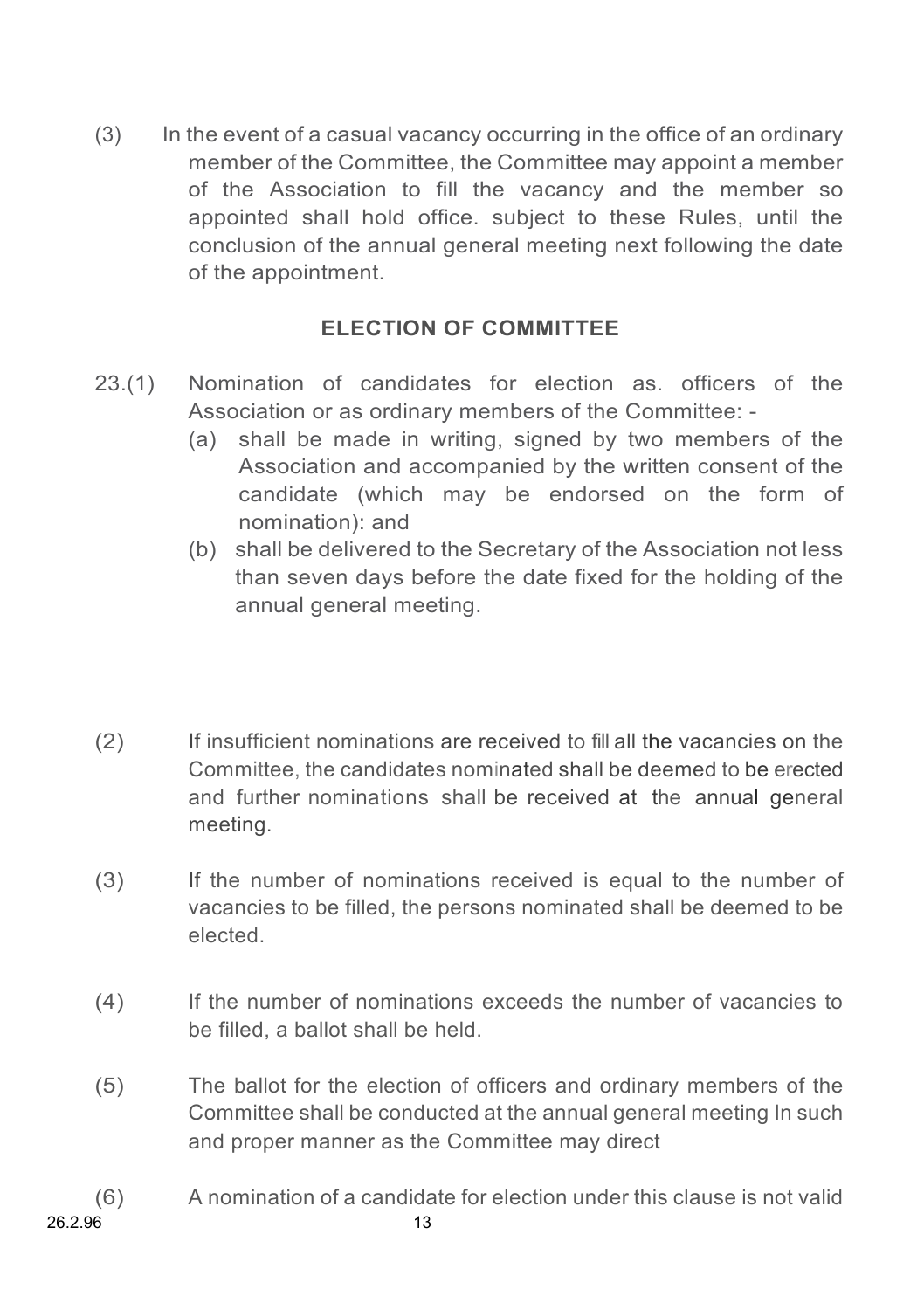if that candidate has been nominated for another office for election at that same election.

## **VACANCY OF COMMITTEE MEMBERSHIP**

- 24. For the purpose of these Rules, the office of an officer of the Association or of an ordinary member of the Committee becomes vacant if the officer or member: -
	- (a) ceases to be a member or the Association;
	- (b) becomes an Insolvent under administration within the meaning of the Companies (Victoria) Code; or
	- (c) resigns from office by notice in writing given to the Secretary.

## **PROCEEDING OF COMMITTEE**

- 25.(1) The Committee shall meet at least four times in each year at such place and such times as the Committee may determine.
- (2) Special meetings of the Committee may be convened by the President or by any four of the members of the Committee.
- (3) Notice shall be given to members of the Committee or any special meeting specifying the general nature of the business to be transacted and no other business shall be transacted at such a meeting.
- (4) Any four, members of the Committee constitute a quorum for the transaction of the business of a meeting or the Committee
- (5) No business shall be transacted unless a quorum is present and if within half an hour of the time appointed for the meeting a quorum is not present the meeting shall stand adjourned to the same place and at the same hour of the same day in the following week unless the meeting was a special meeting in which case it lapses.
- (6) At meetings of the Committee: -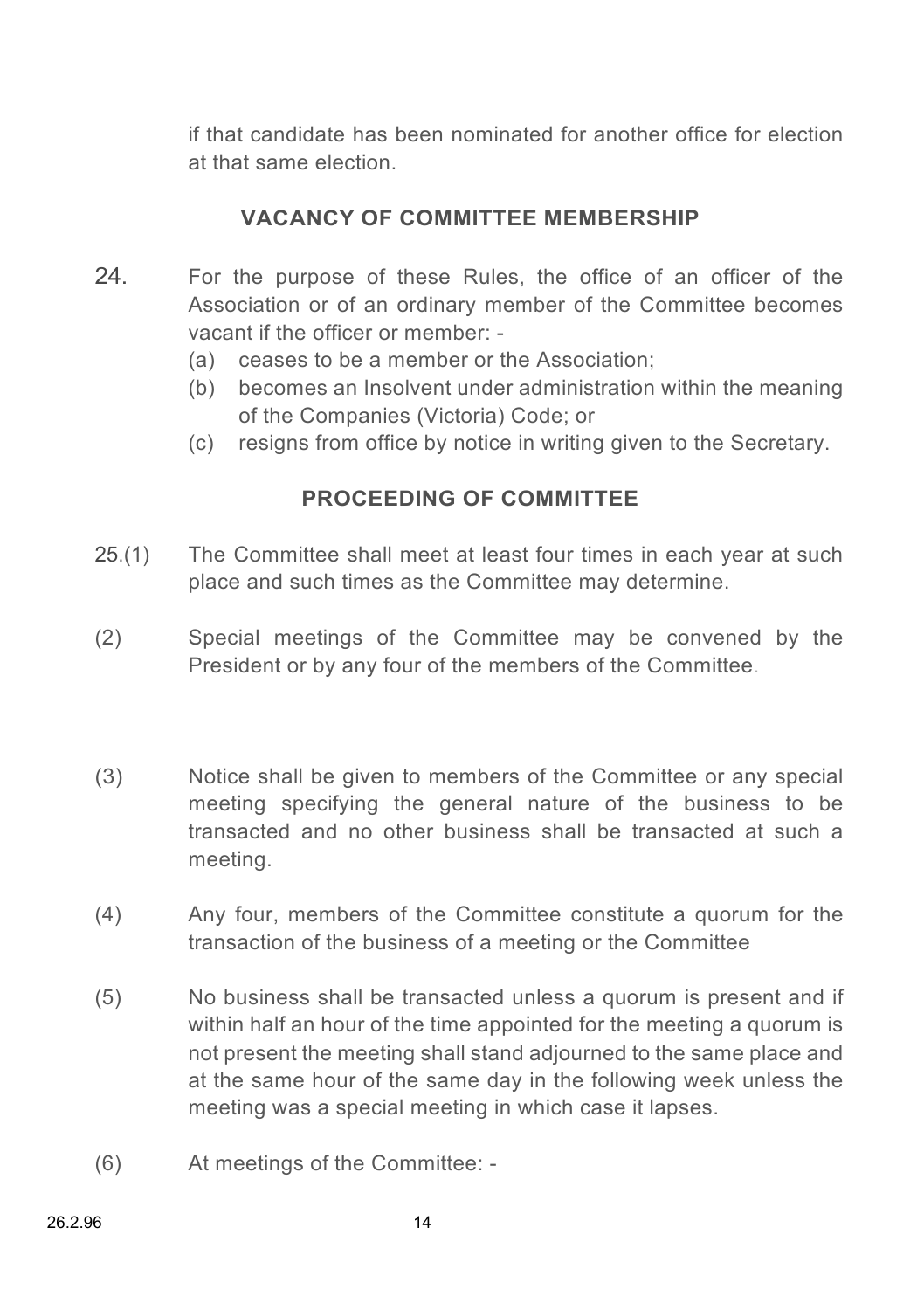- (a) the President or in the President's absence the Vice-President shall preside; or
- (b) If the President and the Vice-President are absent, such one of the remaining members of the Committee as may be chosen by the members present shall preside.
- (7) Questions arising at a meeting of the Committee or of any subcommittee appointed by the Committee shalt be determined on a show of hands or. if demanded by a member, by a poll taken in such manner as the person presiding at the meeting may determine.
- (8) Each member present at a meeting of the Committee or of any subcommittee appointed by the Committee (including the person presiding at the meeting) is entitled to one vote and, in the event of an equality or votes on any question, the person presiding may exercise a second or casting vote.
- (9) Written notice of each Committee meeting shall be served on each member of the Committee by delivering it to the member at a reasonable time before the meeting or by sending it by pre-paid post addressed to him or her at his or her usual or last known place of abode at least two business days before the date of the meeting .
- (10) Subject to sub-clause (4) the Committee may act notwithstanding any vacancy on the Committee.

#### **SECRETARY**

26. The Secretary of the Association shall keep minutes of the resolutions and proceedings of each general meeting and each committee meeting in books provided for that purpose together with a record of the names of persons present at committee meetings.

## **TREASURER**

- 27.(1) The Treasurer of the Association: (a) shall collect and receive all monies due to the Association and make all payments authorised by the Association; and
	- (b) shall keep correct accounts and books showing the financial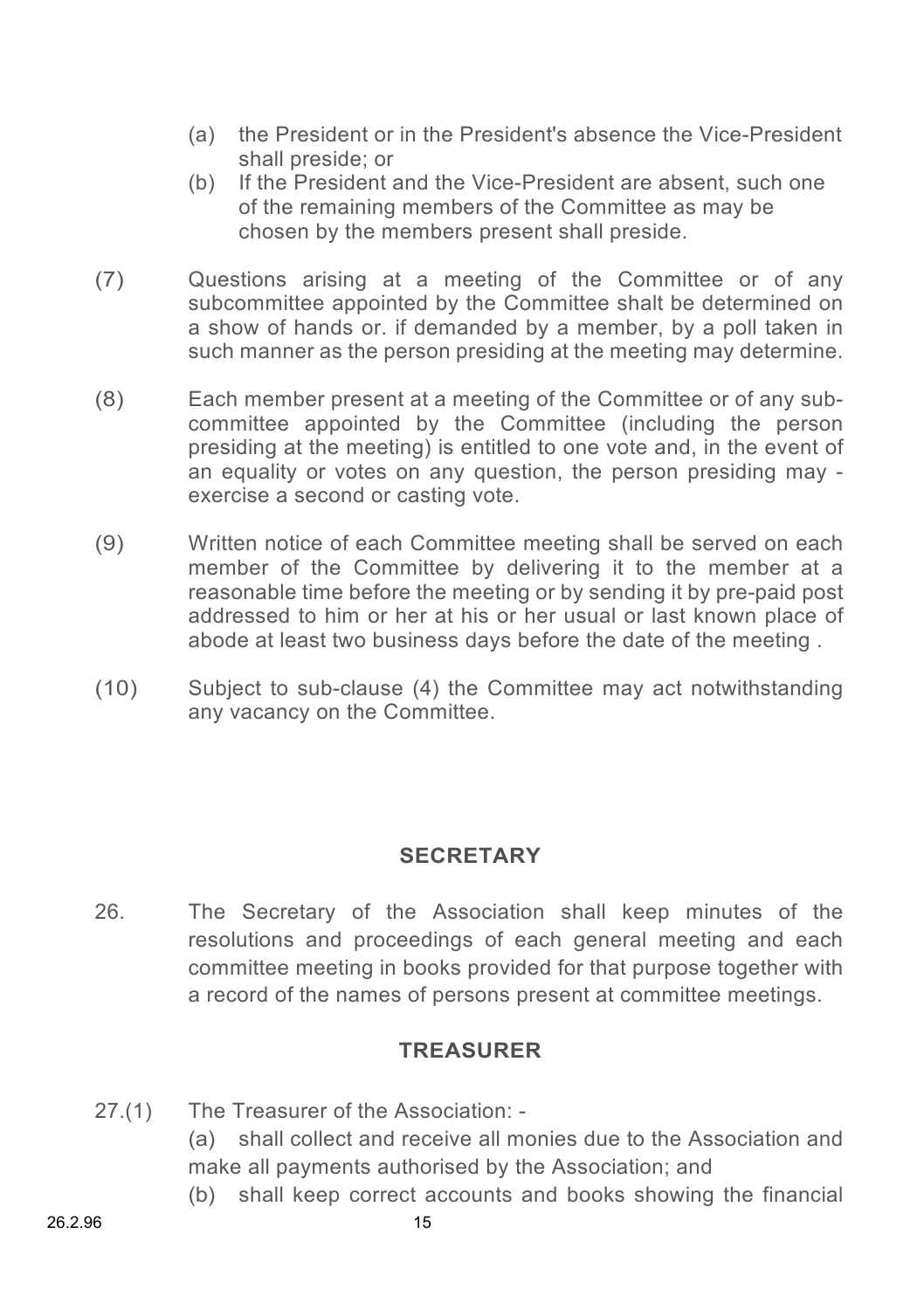affairs of the Association with full details of all receipts and expenditure connected with the activities of the Association.

(2) The accounts and books referred to in sub-clause (1) shall be available for inspection by members.

#### **REMOVAL OF MEMBER OF COMMITTEE**

- 28.(1) The Association in general meeting may by resolution remove any member of the Committee before the expiration of the member's term of office and appoint another member in his or her stead to hold office until the expiration of the term of the first-mentioned member.
- (2) Where the member to whom a proposed resolution referred to in sub-clause (1) makes representations in writing to the Secretary or President of the Association (not exceeding a reasonable length) and requests that they be notified to the members of the Association. the Secretary or the President may send a copy of the representations to each member of the Association or, if they are not so sent, the member may require that they be read out at the meeting.

## **CHEQUES**

29. All cheques, bills of exchange, promissory notes and other negotiable instruments shall be signed by either or two members of the Committee.

#### **SEAL**

30.(1) The Common Seal of the Association shall be kept in the custody of the Secretary.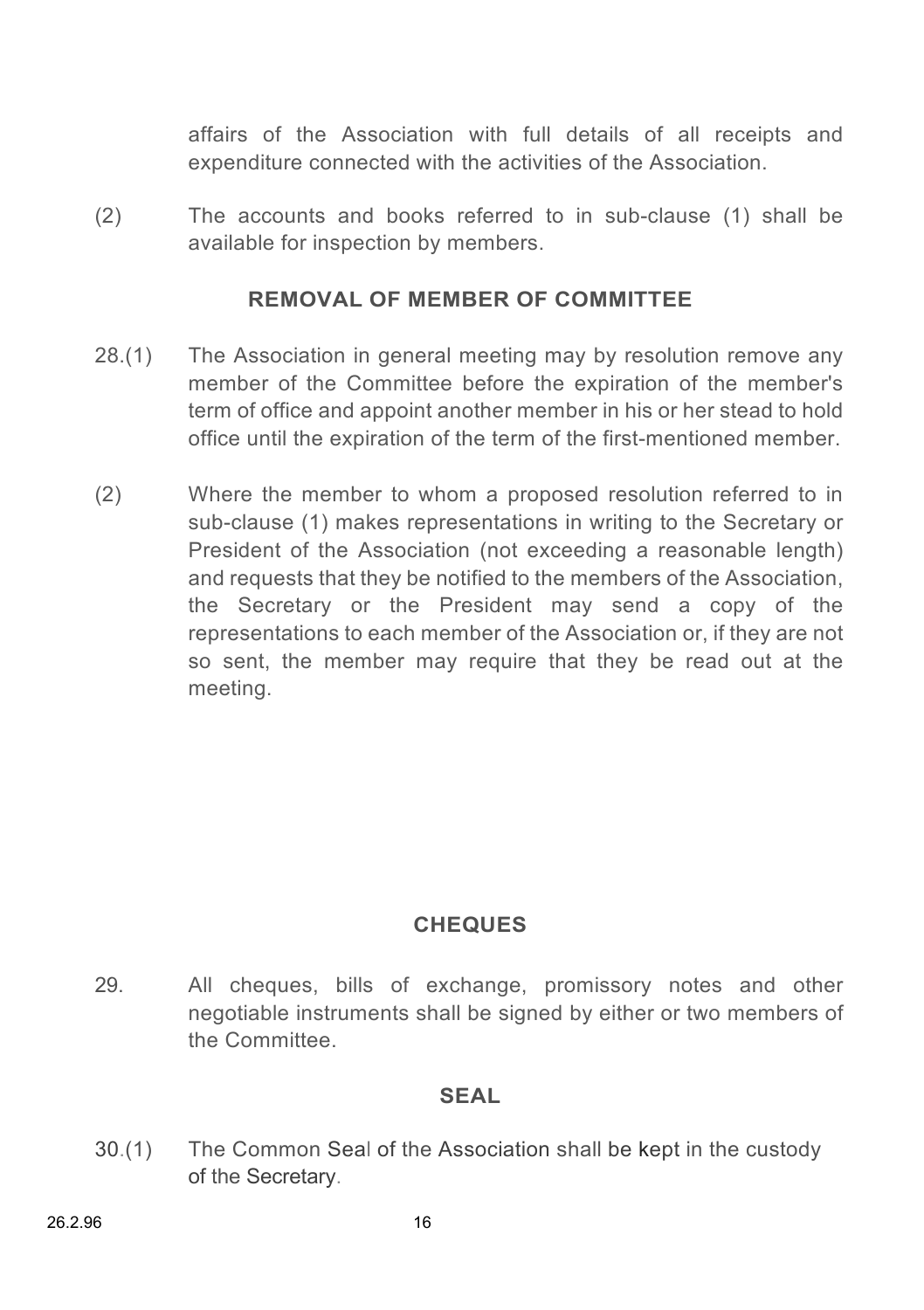(2) The Common Seal shall not be affixed to any instrument except by the authority of the Committee and the affixing of the Common Seal shall be attested by the signatures either of two members of the Committee or of one member of the Committee and of the Public Officer of the Association.

## **AUDIT**

31. The Committee shall appoint each year an auditor or a firm of auditors who shall have all reasonable access to all books, papers and documents of the Association. The auditor shall examine the accounts of the Club at least once in each year and give a Certificate as to their correctness or otherwise. which shall, together with any report accompanying It, be tabled at the annual general meeting.

## **ALTERATIONS OF RULE S ANO STATEMENT OF PURPOSES**

32. These Rules and the Statement of Purposes of the Association shall not be altered except in accordance withthe Act.

#### **NOTICES**

- 33.(1) A notice may be served by or on behalf of the Association upon any member either personally or by sending by post to the member at the address shown in the Register of Members.
- (2) Where a document is properly addressed pre-paid and posted to a person as a letter, the document shall, unless the contrary is proved. be deemed to have been given to the person at the time at which the letter would have been delivered in the ordinary course of post.

#### **WINDING UP OR CANCELLATION**

34. If upon the winding up or dissolution of the Association there remains, after satisfaction of all its debts and liabilities, any property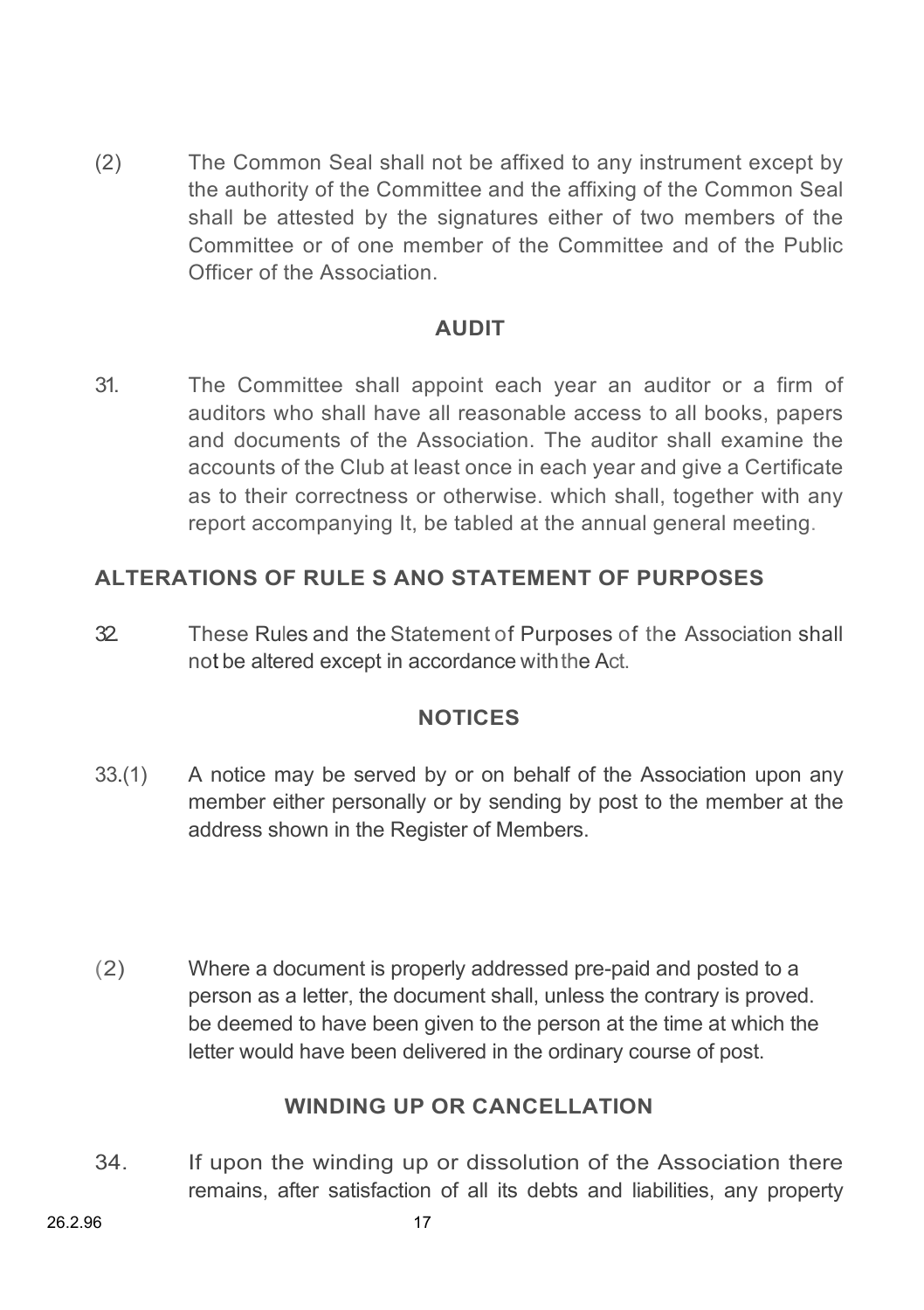whatsoever, the same shall not be paid to or distributed among the members of the Association but shall be transferred to some other Association and shall prohibit the distribution of Its Income and property amongst its members to the extent at least as great as is imposed on the Association, such Association to be determined by the members of the Association at or before the time of dissolution and in default thereof by such judge of the Supreme Court of Victoria as may have, or acquire, jurisdiction in the matter.

## **CUSTODY OF RECORDS**

- 35.(1) Except as otherwise provided in these Rules, the Secretary shall keep in his or her custody or under his or her control all books, documents and securities of the Association,
- (2) All accounts, books, documents and securities of the Association shall be available for inspection and copying by any member of the Association upon request.

## **FUNDS**

36. The funds of the Association shall be derived from annual subscriptions, donations and such other sources as the Committee determines.

#### 15 **LIFE MEMBERSHIP**

37. A maximum of one member per year may be made a life member of the Association. Any such life member shall be nominated by the Committee and shall become a life member, upon being approved by a seventy five percent majority of the Committee. All such life members shall be issued with a suitable medallion entitling them such privileges as the Committee may see fit.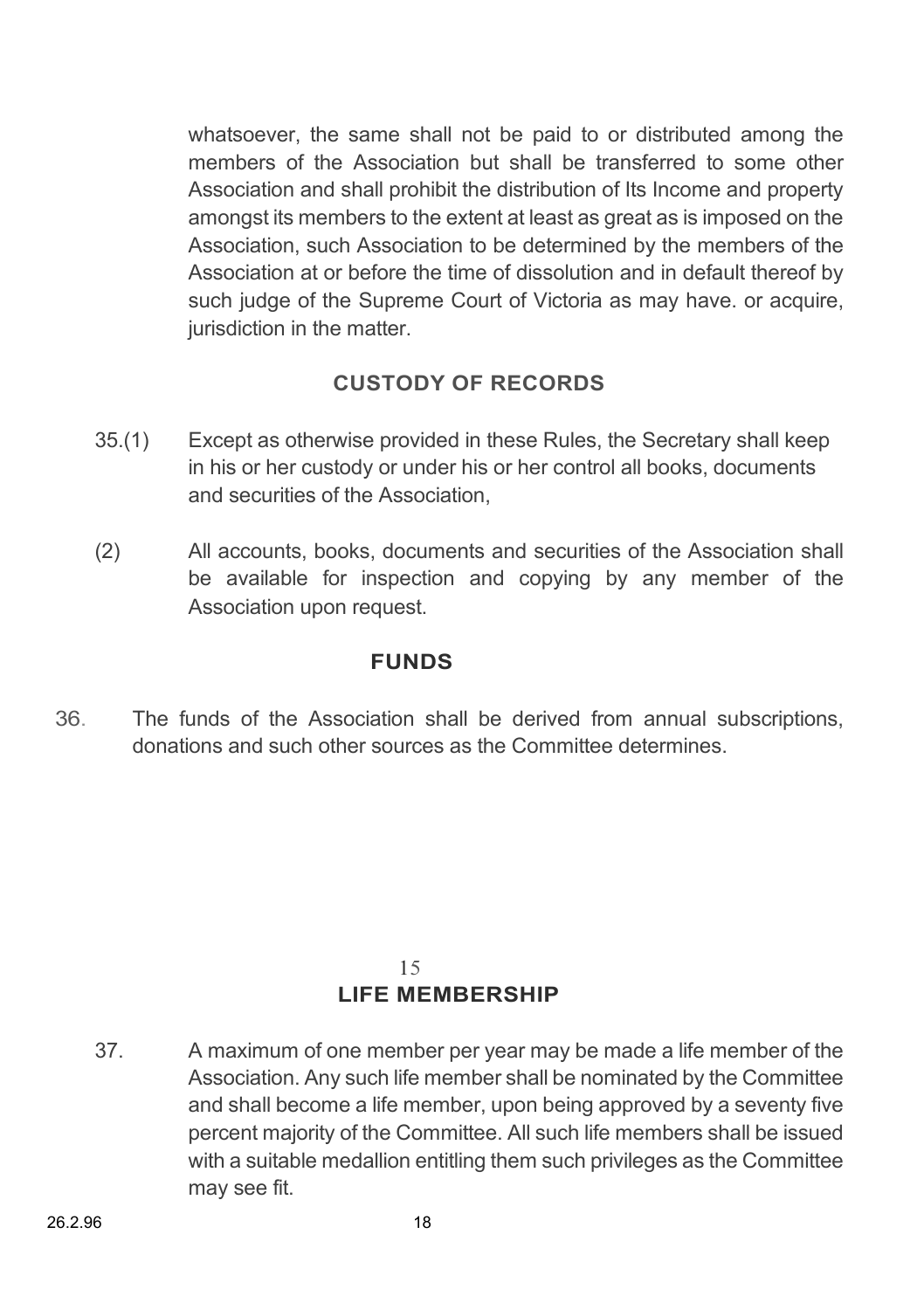#### **NON-PROFIT**

38. The Income and property or the Association whensoever derived, shall be applied solely towards the promotion of the objects of the association, and no portion thereof shall be paid or transferred directly or indirectly, by way or dividends, bonus or otherwise howsoever by way of profit or gain to the individual members of the Association. Provided that noting herein shall prevent the payment. in good faith, of reasonable and proper remuneration t**o** any officer or servant or to any member of the Association for any services actually rendered to the society nor the payment for out of pocket expenses, interest on money lent or reasonable and proper rent for premises demised or let by an officer or servant of the Association or member of the Association.